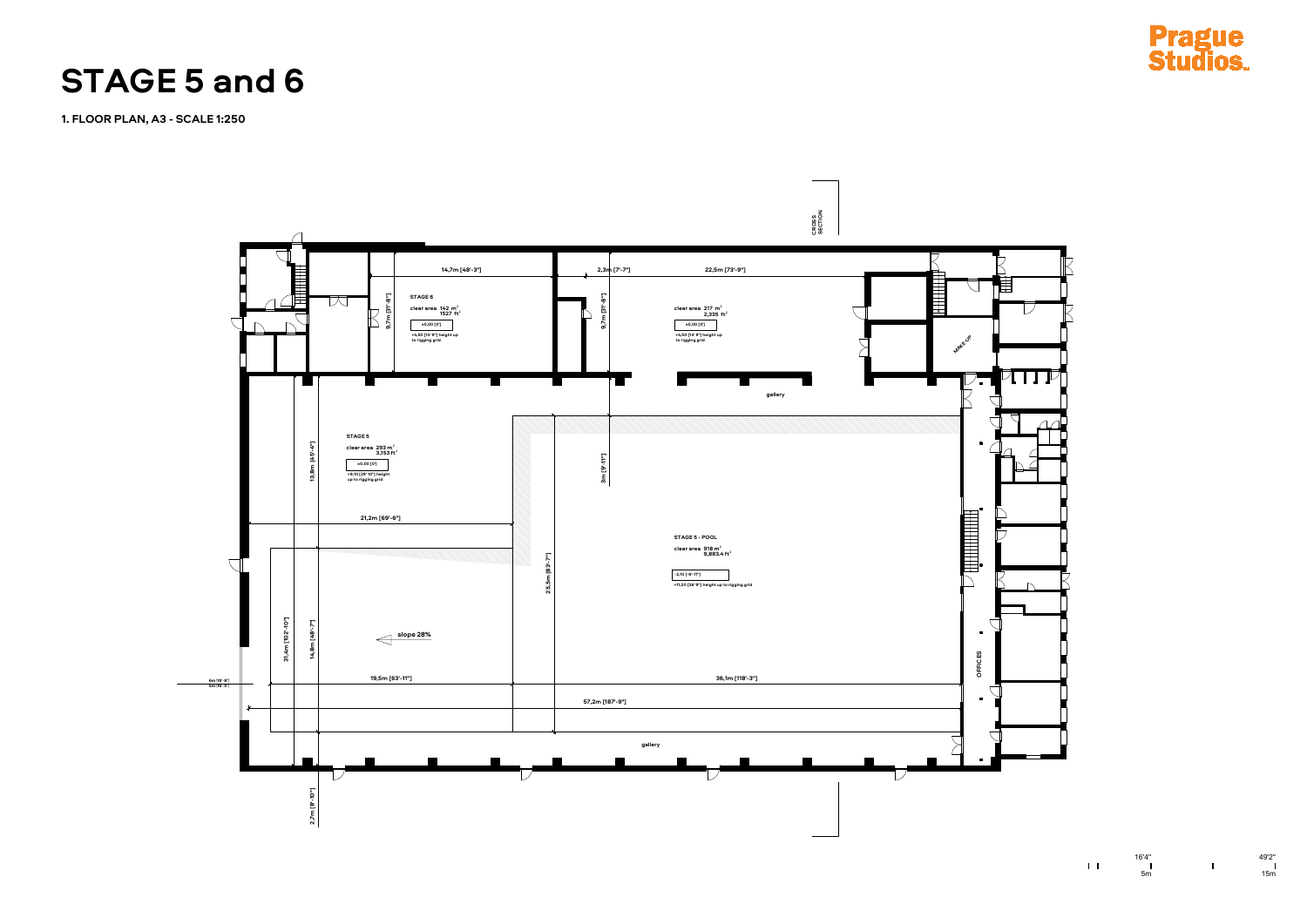



 $1\,$  L

**2. TECHNICAL PLAN, A3 - SCALE 1:250**

**STAGE 5 and 6**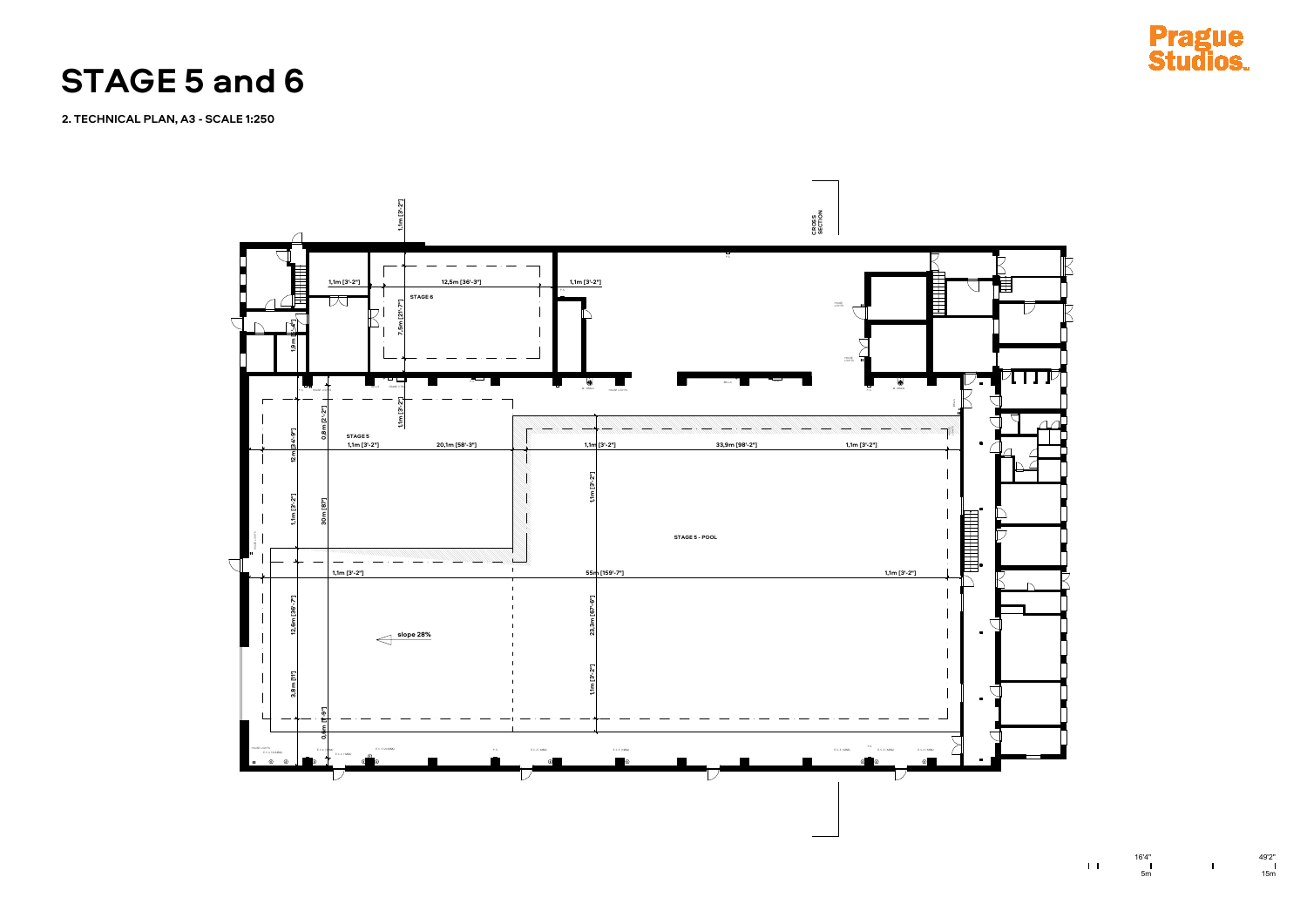



 $1/\Gamma$ 

**3. DESIGN GRID, A3 - SCALE 1:250**

## **STAGE 5 and 6**